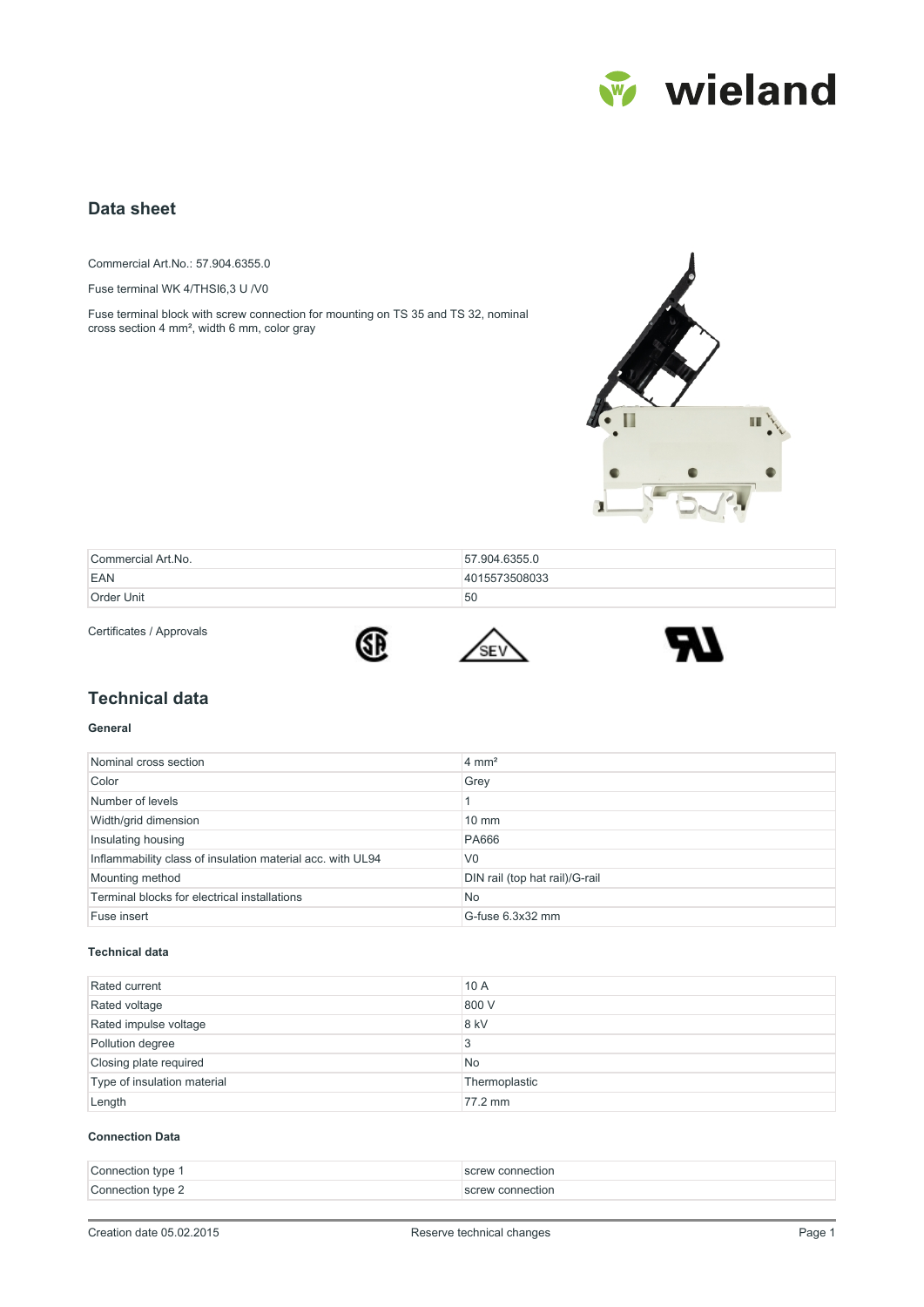

| Minimum cross section solid         | $0.5$ mm <sup>2</sup> |
|-------------------------------------|-----------------------|
| Maximum cross section solid         | $6 \text{ mm}^2$      |
| Minimum cross section fine stranded | $0.5$ mm <sup>2</sup> |
| Maximum cross section fine stranded | $4 \text{ mm}^2$      |
| Wire strip length                   | $8 \text{ mm}$        |
| Torque conductor mounting           | $0.5$ Nm              |

#### **Technical Data UL/CSA**

| <b>Cross section UL</b>  | 22-10 AWG |
|--------------------------|-----------|
| Voltage UL               | 600 V     |
| Current factory wiring   | 15 A      |
| Current field wiring     | 15 A      |
| <b>Cross section CSA</b> | 22-10 AWG |
| Voltage CSA              | 600 V     |
| <b>Current CSA</b>       | 10A       |

#### **Note**

| Remark to rated voltage | Note max power loss |
|-------------------------|---------------------|
| Remark to rated current | Note max power loss |

### **Classification**

| ECLASS <sub>11</sub> |          |
|----------------------|----------|
| ECLASS 8.1           | 27141116 |
| ETIM 7.0             | EC000899 |
| ETIM 6.0             | EC000899 |
| ETIM 5.0             | EC000899 |
| ETIM 4.0             | EC000899 |
| ETIM 3.0             | EC000899 |

#### **Product compliance**

| <b>ROHS</b> conformity status       | Compliant/Exempted |  |  |
|-------------------------------------|--------------------|--|--|
| <b>ROHS</b> exceptions              | $III-6(c)$         |  |  |
| <b>REACH-SVHC conformity status</b> | Duty-To-Declare    |  |  |
| <b>REACH-SVHC</b> substances        | Lead               |  |  |
| <b>REACH-SVHC CAS numbers</b>       | 7439-92-1          |  |  |